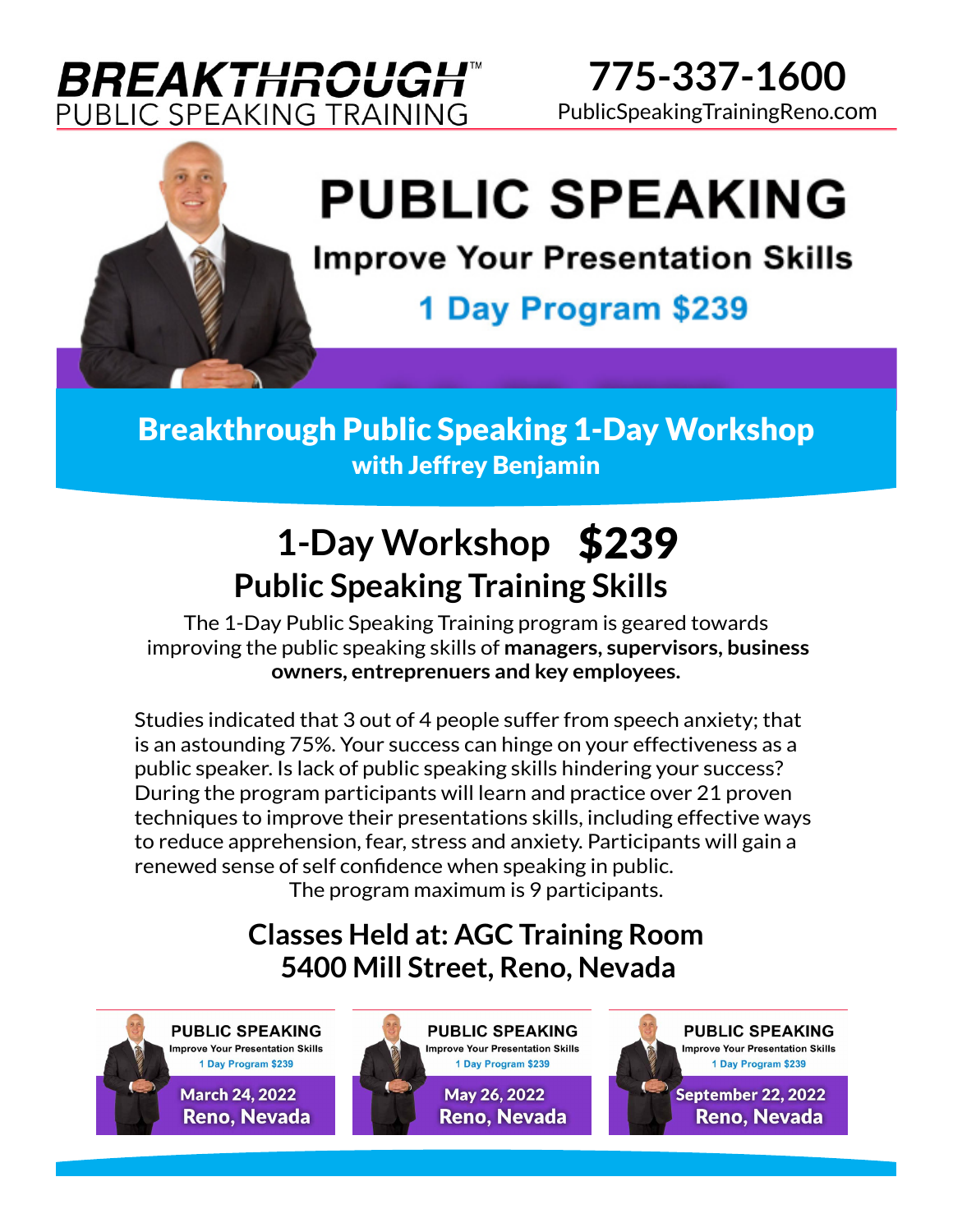# **BREAKTHROUGH** PUBLIC SPEAKING TRAINING

**775-337-1600** PublicSpeakingTrainingReno.com

# DAY<sub>1</sub>

# Module One

### **Public Speaking - Fundamentals & Essentials**

Morning Session – Module #1 will introduce ways to improve your public speaking and presentations skills. The program provides the template for creating and delivering a presentation that produces the actions and results you desire from your audience.

Building confidence giving presentations is a central focus of this module.

The program focus is on coaching you to have the confidence to command the attention of your audience by practicing the essential elements of public speaking.

#### **Module #1 - Module Expectations: 8:30 AM to 12:00 PM**

- Overcome fear and anxiety associated with speaking.  $\checkmark$
- Utilize a simple 7 step formula to organize an presentation.  $\checkmark$
- Improve speaking presence and personal confidence.  $\checkmark$
- Create a positive connection with your audience.  $\checkmark$
- Learn ways to improve your tone of voice and non-verbal communication.  $\checkmark$
- Receive feedback on how to improve your public speaking skills.  $\checkmark$



#### Reserve Your Seat!

**Class Limited to 9 Seats Register By Phone: 775-337-1600 Register Online:** PublicSpeakingReno.com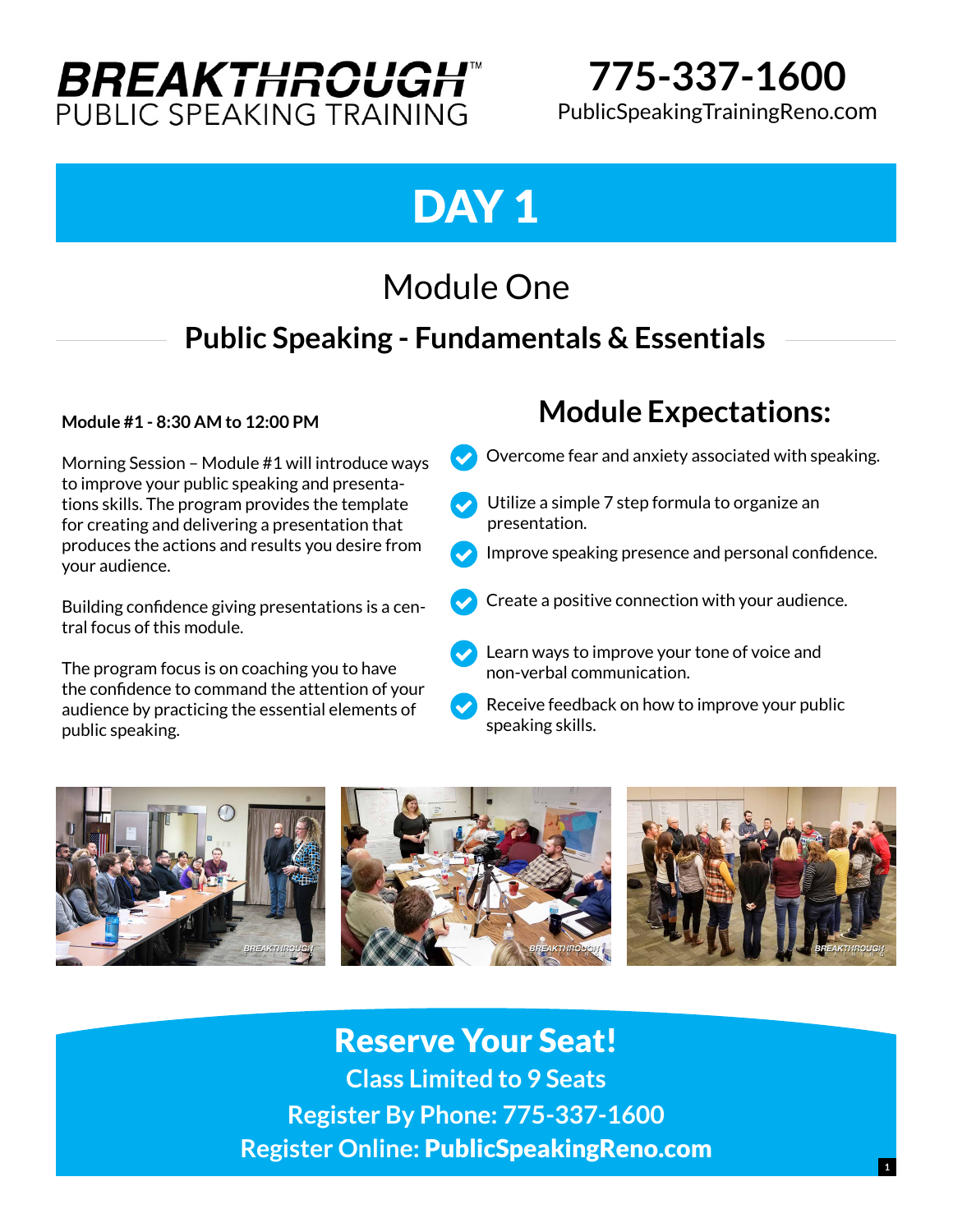# **BREAKTHROUGH™** PUBLIC SPEAKING TRAINING

**775-337-1600** PublicSpeakingTrainingReno.com

# DAY<sub>1</sub>

# Module Two  **Public Speaking - Practice & Feedback**

Afternoon Session – Module #2 will continue to advance the practice of public speaking fundamentals. Each participant will deliver up to two presentations. Attendees will learn how to evaluate the performance of peers to help them enhance their skills.

Ways to improve tone of voice and an awareness of how non-verbal communication influences your message is a central focus.

The program will also continue the practice of ways to build confidence when speaking in front of others.

#### **Module #2 - 1:00 PM to 5:00 PM Module Expectations:**

- Use a formula to evaluate speaking performance.  $\checkmark$
- Continue to practice your presentation skills.  $\checkmark$
- Understand how to target the needs of your audience.  $\checkmark$
- Receive feedback from peers on how to improve performance.  $\checkmark$
- $\blacktriangleright$  How to use constructive criticism to improve your public speaking skills..
- Develop an action plan on how to continue to improve your presentation skills.  $\checkmark$



#### Reserve Your Seat!

**Class Limited to 9 Seats Register By Phone: 775-337-1600 Register Online:** PublicSpeakingTrainingReno.com